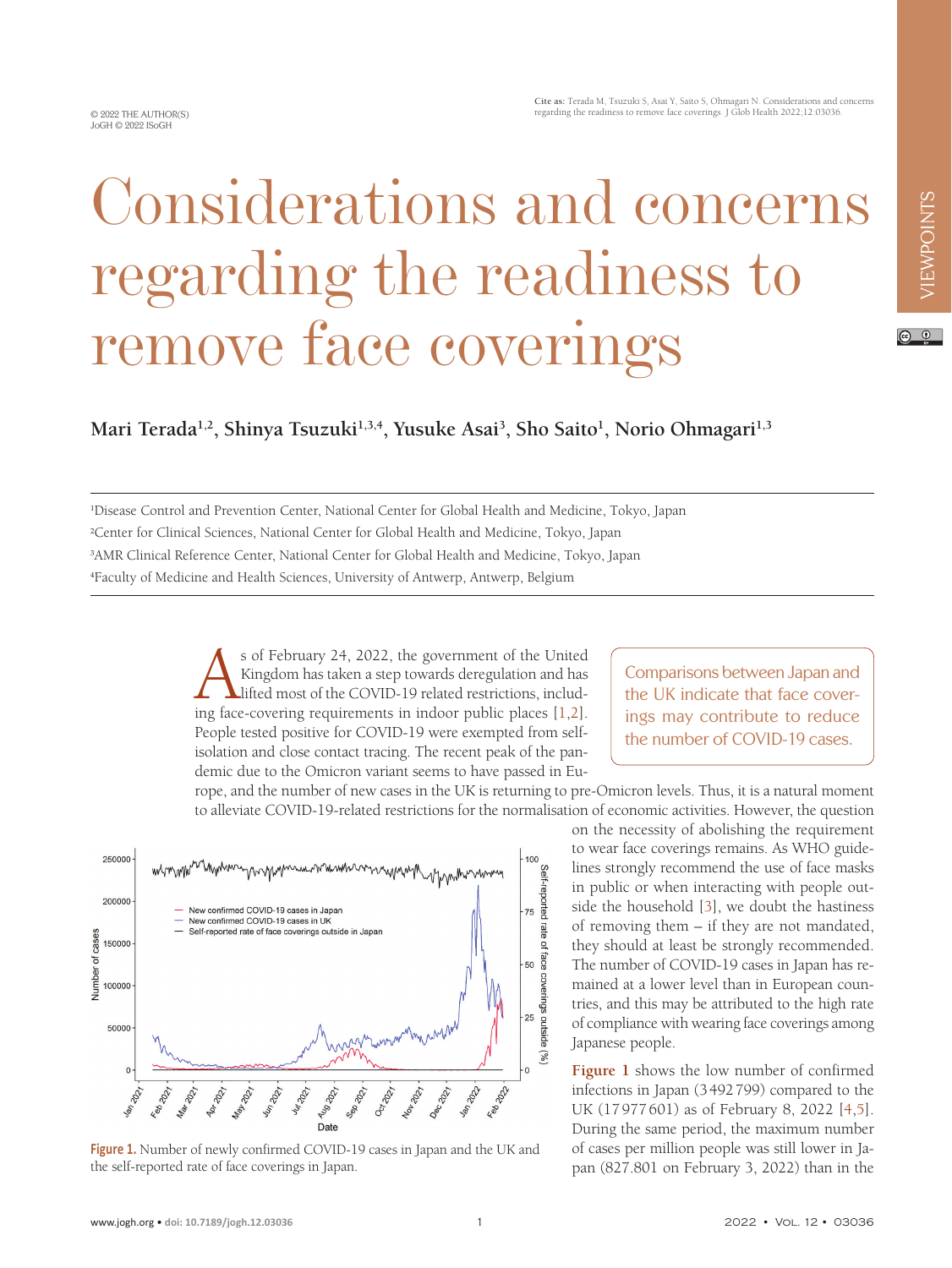

**PHOTO: SoHo, Manhattan, New York. Source: Yoav Aziz, via https://unsplash.com/photos/T4ciXluAvIE. Free to use under the Unsplash license.**

UK (3515.061 on January 4, 2022) [[5\]](#page-2-4). The reason for this is unclear, but it is notable that the rate of mask-wearing, which was high under all circumstances with no mandating policies, may have contributed to this. Using a smartphone-based native application "Kazereco", we are investigating common cold symptoms and related behaviour among the application users. The app is publicly available on the App Store (Apple Inc., Cupertino CA, USA) and Google Play Store (Google LLC, Mountain View CA, USA) for anyone older than 16 years. Upon initially launching the app, users are asked to read through the study information sheet and give anonymous consent to participate in and submit data to the study. Using the app, respondents are asked to answer a daily questionnaire which includes the respondents' subjective perception of the rate of mask-wearing when they are in public places (both indoors and outdoors). We calculated the daily mean on mask adherence rates from 2871 app users. The number of respondents on each day ranged from 48 to 273, as responses were voluntary and not all users used the application every day. The rate of daily mask adherence between January 16, 2021, and February 9, 2022, ranged from 86.4 to 99.8%. Notably, the rate remained high from October to December 2021, when the number of COVID-19 infections was particularly low in Japan.

Evidence on mask-wearing may not be robust, but few will argue against the use of this simple and minimal measure in reducing the spread of the virus. In fact, a universal face-covering policy alone prevented the spread of CO-VID-19 from two hair salon stylists to their 139 clients in the US, whereas cohabitants of one of the stylists all eventually became infected [\[6](#page-2-5)]. A larger community study also implied that the introduction of a mask policy, man-

dating face coverage in all spaces outside the home, played a greater role to reduce infection growth rate than curfew or activity restrictions [\[7\]](#page-2-6). As these studies suggest, even under COVID-19 infection, mask-wearing may enable the continuation of normal business operations by preventing transmission.

As the COVID-19 pandemic continues, people have been forced to live a more restricted life. The de-regulation of COVID-19-related restrictions is encouraging news bringing hope that pre-pandemic life can be resumed.

The continued recommendation on mask wearing in public places is worth considering.

It has also been a great challenge to balance economic activities while controlling the COVID-19 pandemic. Governments are struggling against infection control and mitigation of COVID-19-related restrictions to resume economic activities. While lockdowns or activity restrictions negatively affect economies and prevent people from conducting normal business operations, socializing, travelling short or long distances, or other activities, mask-wearing does not. This is possibly why masking guidelines remain valid in many countries even after mandates are

lifted [\[8](#page-2-7),[9\]](#page-2-8). The continued recommendation of mask-wearing in public places may be the best solution, as it does not interfere with economic activities. Further evidence on the use of masks, especially under no activity restriction, is needed.

**Ethics approval:** Part of the data used in this article were approved by the ethics board of the National Center for Global Health and Medicine (referral number NCGM-G-003337).

**Funding:** "Kazereco" was funded by JST-Mirai Program, Japan Science and Technology Agency, Shionogi Healthcare Co., Ltd and Suzuken Memorial Foundation. The funding source had no role in the writing and the decision to submit the manuscript.

**Authorship contributions:** Conceptualisation: ST, MT, and NO. Literature search: ST and MT. Data curation: MT and YA. Funding acquisition: MT and NO. Visualisation: ST. Writing original draft: MT. Writing, reviewing, and editing: ST, NO, YA, and SS.

**Competing interests:** The authors completed the ICMJE Unified Competing Interest Form (available upon request from the corresponding author) and declare no conflicts of interest.